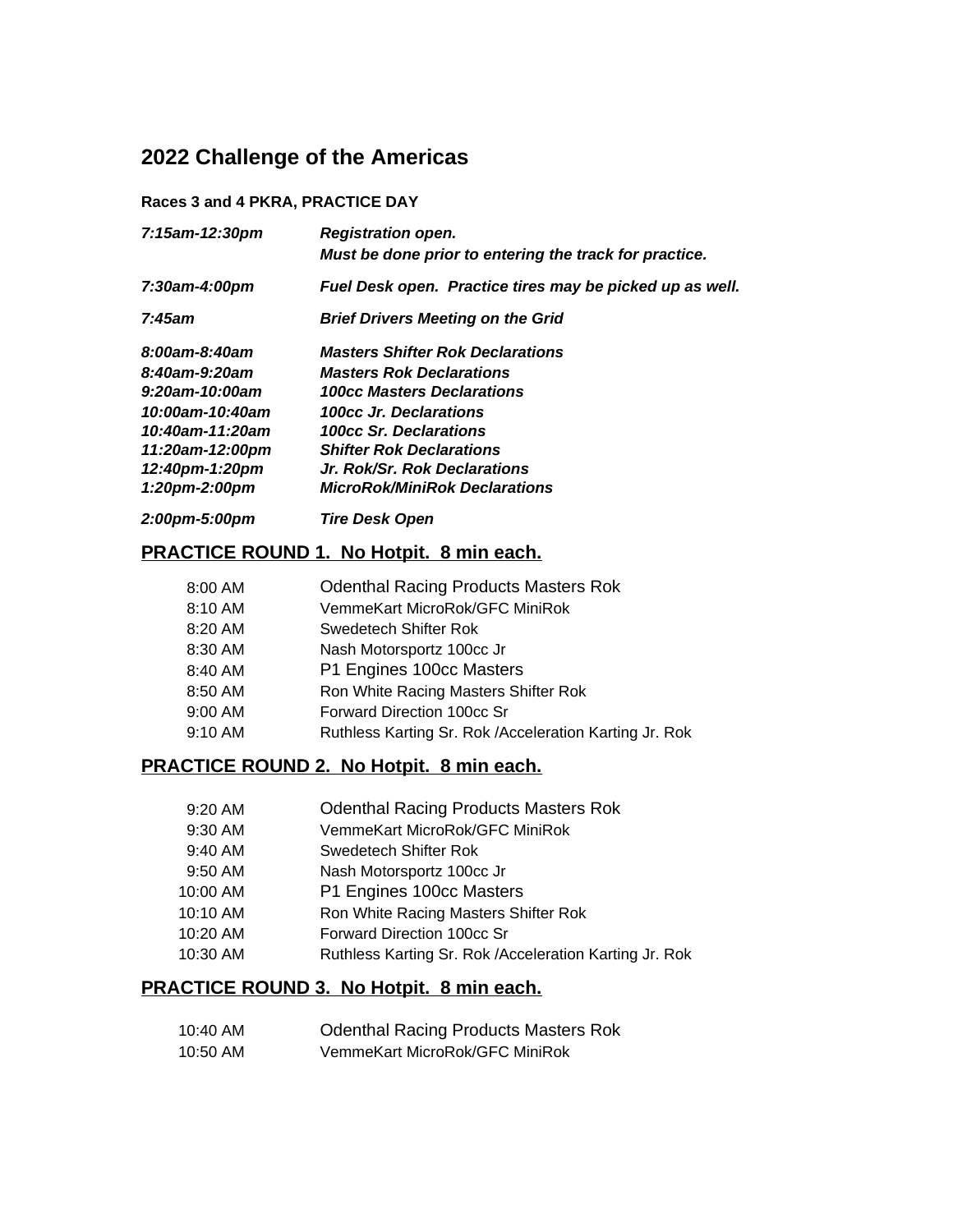| 11:00 AM | Swedetech Shifter Rok                                  |
|----------|--------------------------------------------------------|
| 11:10 AM | Nash Motorsportz 100cc Jr                              |
| 11:20 AM | P1 Engines 100cc Masters                               |
| 11:30 AM | Ron White Racing Masters Shifter Rok                   |
| 11:40 AM | Forward Direction 100cc Sr                             |
| 11:50 AM | Ruthless Karting Sr. Rok /Acceleration Karting Jr. Rok |
|          |                                                        |

*12:00-12:30pm Lunch Break*

## **TRANSPONDERS MANDATORY FOR THE AFTERNOON SESSIONS.**

*(you may be black flagged if you don't have your working transponder on your kart)*

# **PRACTICE ROUND 4. No Hotpit. 12 min each.**

| 12:30 PM  | <b>Odenthal Racing Products Masters Rok</b>            |
|-----------|--------------------------------------------------------|
| 12:45 PM  | VemmeKart MicroRok/GFC MiniRok                         |
| $1:00$ PM | Swedetech Shifter Rok                                  |
| $1:15$ PM | Nash Motorsportz 100cc Jr                              |
| 1:30 PM   | P1 Engines 100cc Masters                               |
| 1:45 PM   | Ron White Racing Masters Shifter Rok                   |
| 2:00 PM   | Forward Direction 100cc Sr                             |
| $2:15$ PM | Ruthless Karting Sr. Rok /Acceleration Karting Jr. Rok |
|           |                                                        |

*2:00 PM Declarations closed.*

# **Pre-Qualifying Timed Practice.**

# **Hotpit open 17 minutes each.**

*(post-tech possible, including, but not limited to, weight, fuel, and engine seals)*

| 2:30 PM | <b>Odenthal Racing Products Masters Rok</b>            |
|---------|--------------------------------------------------------|
| 2:50 PM | VemmeKart MicroRok/GFC MiniRok                         |
| 3:10 PM | Swedetech Shifter Rok                                  |
| 3:30 PM | Nash Motorsportz 100cc Jr                              |
| 3:50 PM | P1 Engines 100cc Masters                               |
| 4:10 PM | Ron White Racing Masters Shifter Rok                   |
| 4:30 PM | Forward Direction 100cc Sr                             |
| 4:50 PM | Ruthless Karting Sr. Rok /Acceleration Karting Jr. Rok |

## *5:15pm Drivers Meeting on the Grid.*

# **This is the Main Driver's Meeting for the Weekend. Attendance is Mandatory.**